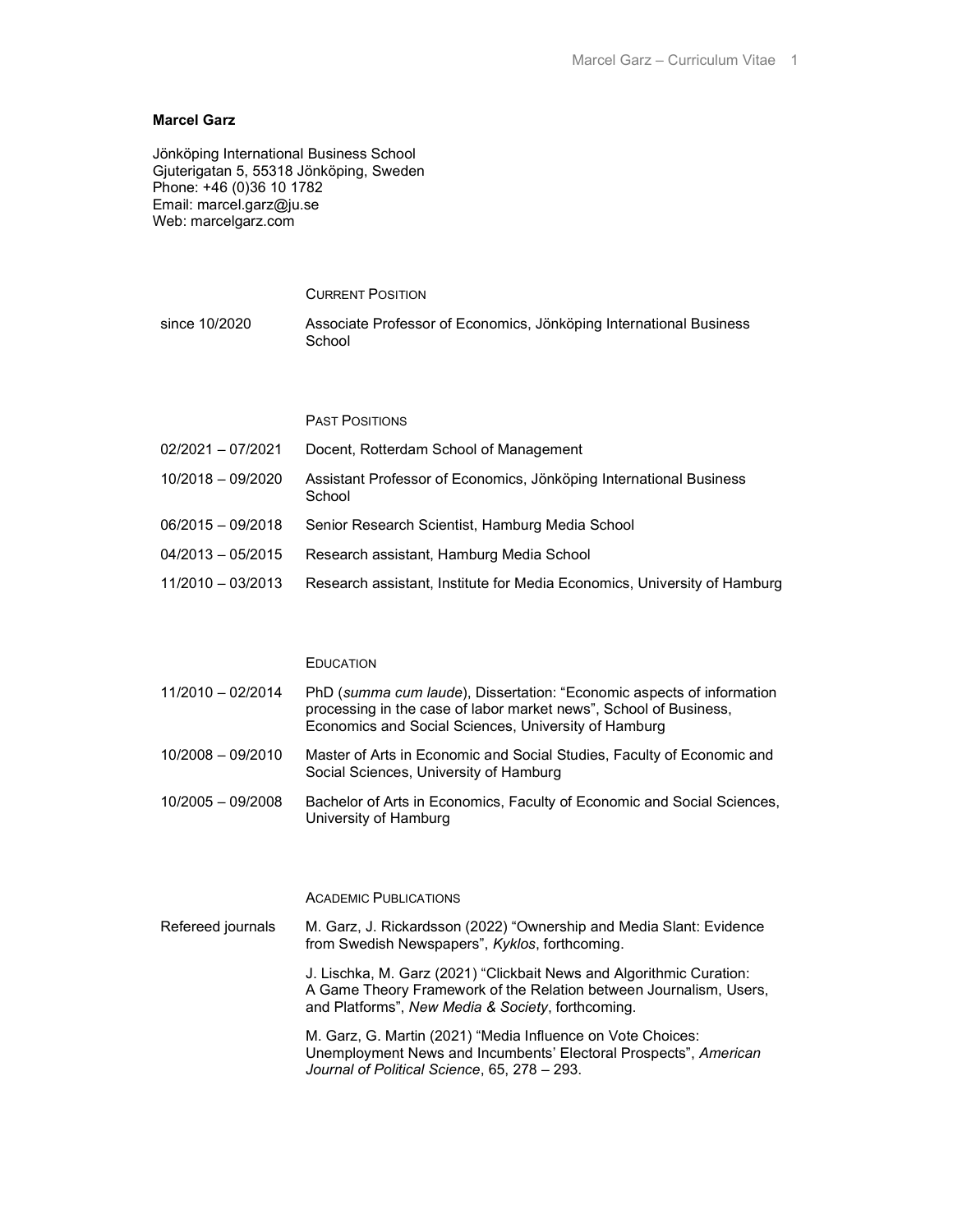M. Garz, S. Maaß (2021) "Cartels in the European Union, Antitrust Action, and Public Attention", Journal of Economic Behavior & Organization, 186,  $533 - 547$ .

 M. Garz, J. Sörensen (2021) "Political Scandals, Newspapers, and the Election Cycle", Political Behavior, 43, 1017 – 1036.

 M. Garz, J. Sörensen, D. Stone (2020) "Partisan Selective Engagement: Evidence from Facebook", Journal of Economic Behavior & Organization, 177, 91 – 108.

 M. Garz, G. Sood, D. Stone, J. Wallace (2020) "The Supply of Media Slant Across Outlets and Demand for Slant Within Outlets: Evidence from US Presidential Campaign News", European Journal of Political Economy, 63,  $1 - 22$ .

 M. Garz, V. Pagels (2018) "Cautionary Tales: Celebrities, the News Media, and Participation in Tax Amnesties", Journal of Economic Behavior & Organization, 155, 288 – 300.

 M. Garz (2018) "Effects of Unemployment News on Economic Perceptions – Evidence from German Federal States", Regional Science and Urban Economics, 68, 172 – 190.

 M. Garz (2018) "Retirement, Consumption of Political Information, and Political Knowledge", European Journal of Political Economy, 53, 109 – 119.

 M. Garz, J. Sörensen (2017) "Politicians under Investigation: The News Media's Effect on the Likelihood of Resignation", Journal of Public Economics, 153, 82 – 91.

 M. Garz, A. Rott, M. Wass von Czege (2015) "The Online Market for Illegal Copies of Magazines: A German Case Study", Journal of Broadcasting & Electronic Media, 59, 169 – 183.

 M. Arango-Kure, M. Garz, A. Rott (2014) "Bad News Sells: The Demand for News Magazines and the Tone of Their Covers", Journal of Media Economics, 27, 199 – 214.

 M. Garz (2014) "Good News and Bad News: Evidence of Media Bias in Unemployment Reports", Public Choice, 161, 499 – 515.

 M. Garz (2013) "Unemployment Expectations, Excessive Pessimism, and News Coverage", Journal of Economic Psychology, 34, 156 – 168.

 M. Garz (2013) "Labour Market Segmentation: Standard and Non-Standard Employment in Germany", German Economic Review, 14, 349 – 371.

 M. Garz (2013) "Employment and Wages in Germany Since the 2004 Deregulation of the Temporary Agency Industry", International Labour Review, 152, 307 – 326.

 M. Garz (2012) "Job Insecurity Perceptions and Media Coverage of Labor Market Policy", Journal of Labor Research, 33, 528 – 544.

Book chapters M. Garz (2020) "Quantitative Methods in Economic Research on Media and Communication", in B. von Rimscha (ed.): Management and Economics of Communication, 109 – 127, Berlin: De Gruyter Mouton.

> M. Garz (2014) "Volkswirtschaftliche Effizienz und der Markt für Nachrichten", in I. Sjurts (ed.): Zehn Jahre sind ein Jahr – Kernthemen der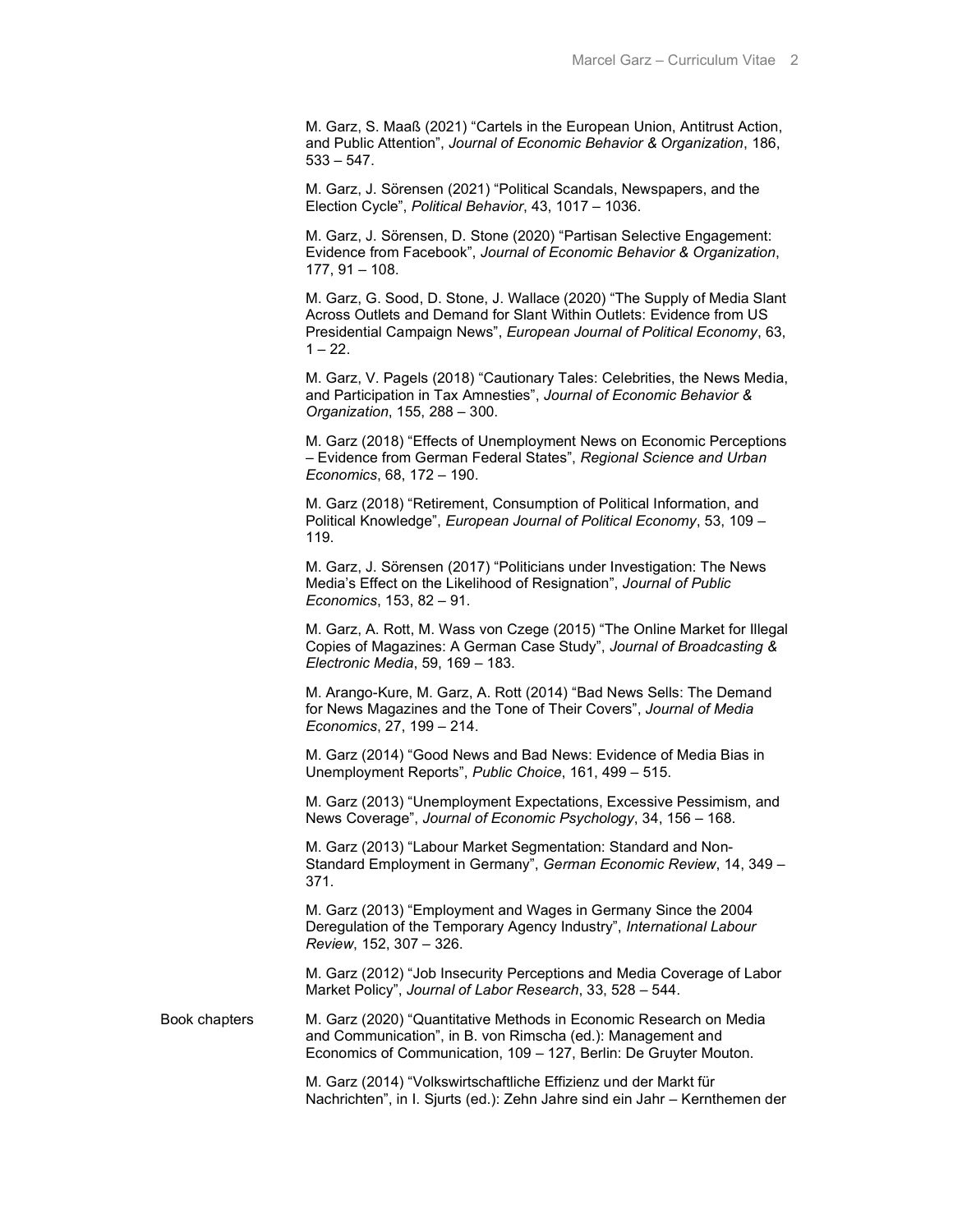medienwirtschaftlichen Forschung der letzten Dekade, 79 – 94, Baden-Baden: Nomos.

 M. Garz, A. Rott (2014) "Erfolgsfaktoren von politischen Wochenmagazinen", in I. Sjurts (ed.): Zehn Jahre sind ein Jahr – Kernthemen der medienwirtschaftlichen Forschung der letzten Dekade, 217 – 243, Baden-Baden: Nomos.

**GRANTS** 

- 01/2023 12/2025 Research project "Competition, multimarket contact, and quality of local newspaper coverage" (with M. Ots; Swedish Competition Authority, ca. 240,000 euro; principal investigator)
- 01/2022 12/2024 Research project "Digital Platforms: Regulate or Collaborate?" (with A. Schneider; Jan Wallander and Tom Hedelius Foundation, ca. 100,000 euro; co-investigator)
- 01/2020 12/2022 Research project "Media competition and media slant in Swedish newspapers" (with J. Rickardsson; Swedish Competition Authority, ca. 180,000 euro; principal investigator)
- 01/2017 12/2020 Funding to implement the "Data and Business Analytics" specialization in the MBA program at Hamburg Media School (with A. Rott, K. Schaefer; Bertelsmann, ca. 200,000 euro; co-investigator)
- 04/2016 03/2019 Research Network Economics of Media Bias (German Research Foundation, ca. 45,000 euro; principal investigator)

ACADEMIC PRESENTATIONS

| 2022 | CEnSE Urban and Regional Economics Workshop (Gothenburg), ZEW<br>Conference on the Economics of ICT (Mannheim), ifo Digital<br>Transformation and Innovation Seminar (Munich)                                                                                    |
|------|------------------------------------------------------------------------------------------------------------------------------------------------------------------------------------------------------------------------------------------------------------------|
| 2021 | European Media Management Association (keynote doctoral consortium),<br>International Communication Association, UWA Economics Seminar<br>(Perth), Next Generation Economics Seminar (Hohenheim), Workshop on<br>Media Economics (Trier)                         |
| 2019 | Ifo Workshop on Political Economy (Dresden), CESifo Conference on<br>Economics of Digitization (Munich), ZEW Conference on the Economics of<br>ICT (Mannheim), Economics of Media Bias Workshop (Berlin)                                                         |
| 2018 | Nordic Conference on Behavioral and Experimental Economics (Odense),<br>Conference on Empirical Legal Studies in Europe (Leuven), European<br>Public Choice Society (Rome), Workshop on Microeconomics (Lüneburg),<br>Economics of Media Bias Workshop (Cologne) |
| 2017 | Ifo Norwegian-German Seminar on Public Economics (Munich), Spring<br>Meeting of Young Economists (Halle), Political Economy of Democracy<br>and Dictatorship (Münster), Economics of Media Bias Workshop<br>(Lausanne)                                           |
| 2016 | Brucchi Luchino Labor Economics Workshop (Bologna), Workshop on<br>Subjective Survey Data (Trier), Ifo Regional Economics Workshop                                                                                                                               |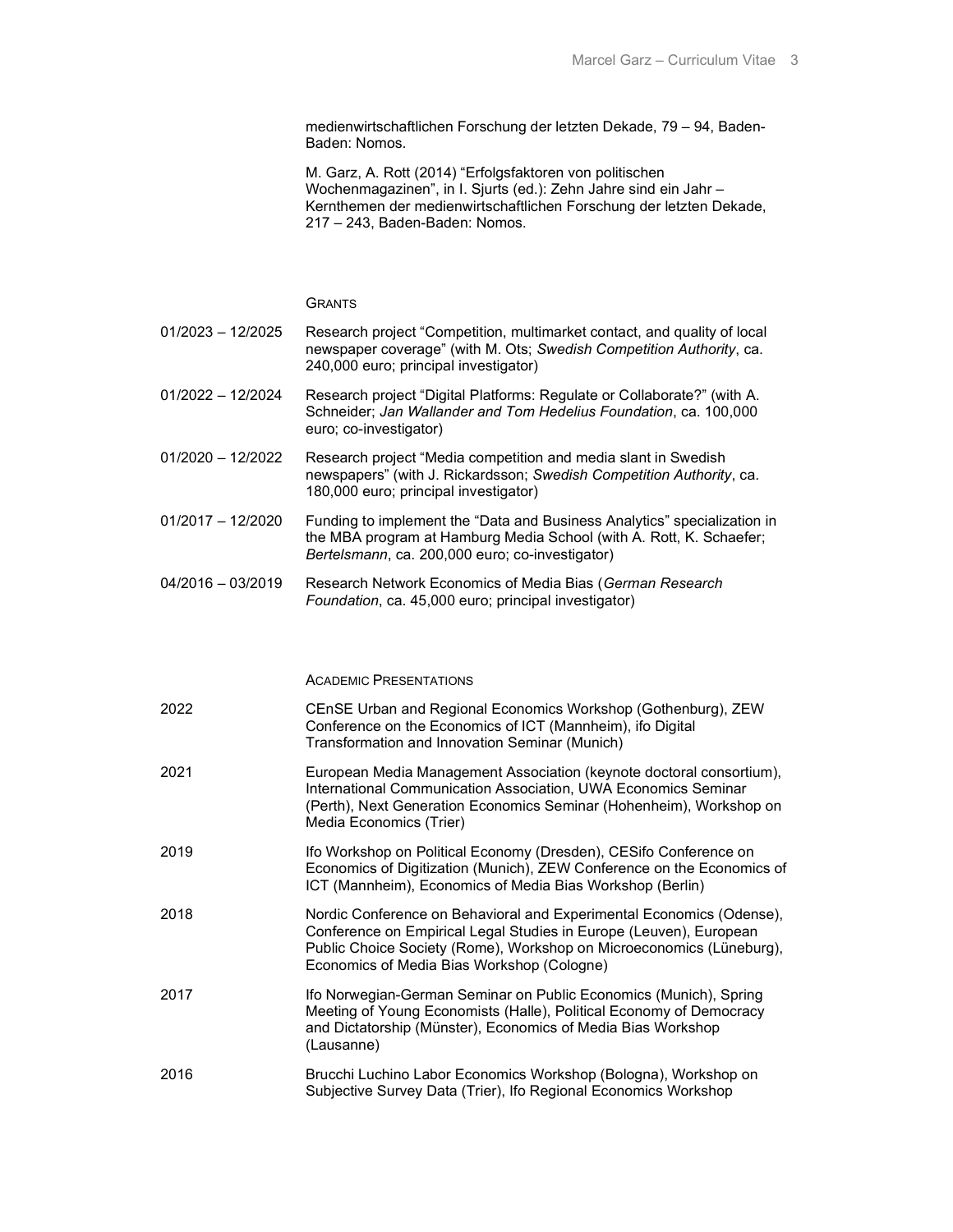(Dresden), European Public Choice Society (Freiburg), Lisbon Meeting on Institutions and Political Economy

2015 Media Economics Workshop (Stellenbosch), Economics of Media Bias Workshop (Hamburg), European Media Management Association (Hamburg), Sports and Media Management Workshop (Esbjerg), International Agenda Setting Conference (Vienna)

WORKSHOP ORGANIZATION

| 2023 | 6th Economics of Media Bias Workshop (Munich)   |
|------|-------------------------------------------------|
| 2022 | 5th Economics of Media Bias Workshop (Berlin)   |
| 2019 | 4th Economics of Media Bias Workshop (Berlin)   |
| 2018 | 3rd Economics of Media Bias Workshop (Cologne)  |
| 2017 | 2nd Economics of Media Bias Workshop (Lausanne) |
| 2015 | 1st Economics of Media Bias Workshop (Hamburg)  |

### TEACHING

| 2010, 2011, 2013                      | Industrial Organization (undergraduate and graduate students, University<br>of Hamburg) |
|---------------------------------------|-----------------------------------------------------------------------------------------|
| 2019                                  | International Trade Theory (undergraduate students, Jönköping University)               |
| 2019, 2020, 2021,<br>2022             | Introduction to Economic Thought (undergraduate students, Jönköping<br>University)      |
| 2012                                  | Macroeconomics (undergraduate students, University of Hamburg)                          |
| 2010, 2011, 2012,<br>2013, 2015, 2016 | Media Economics (undergraduate and graduate students, University of<br>Hamburg)         |
| 2023                                  | Methods to Analyze Text as Data (graduate students, Jönköping<br>University)            |
| 2011, 2012                            | Political Economy (undergraduate students, University of Hamburg)                       |
| 2013, 2014, 2015,<br>2016, 2017       | Quantitative Methods (graduate students, Hamburg Media School)                          |